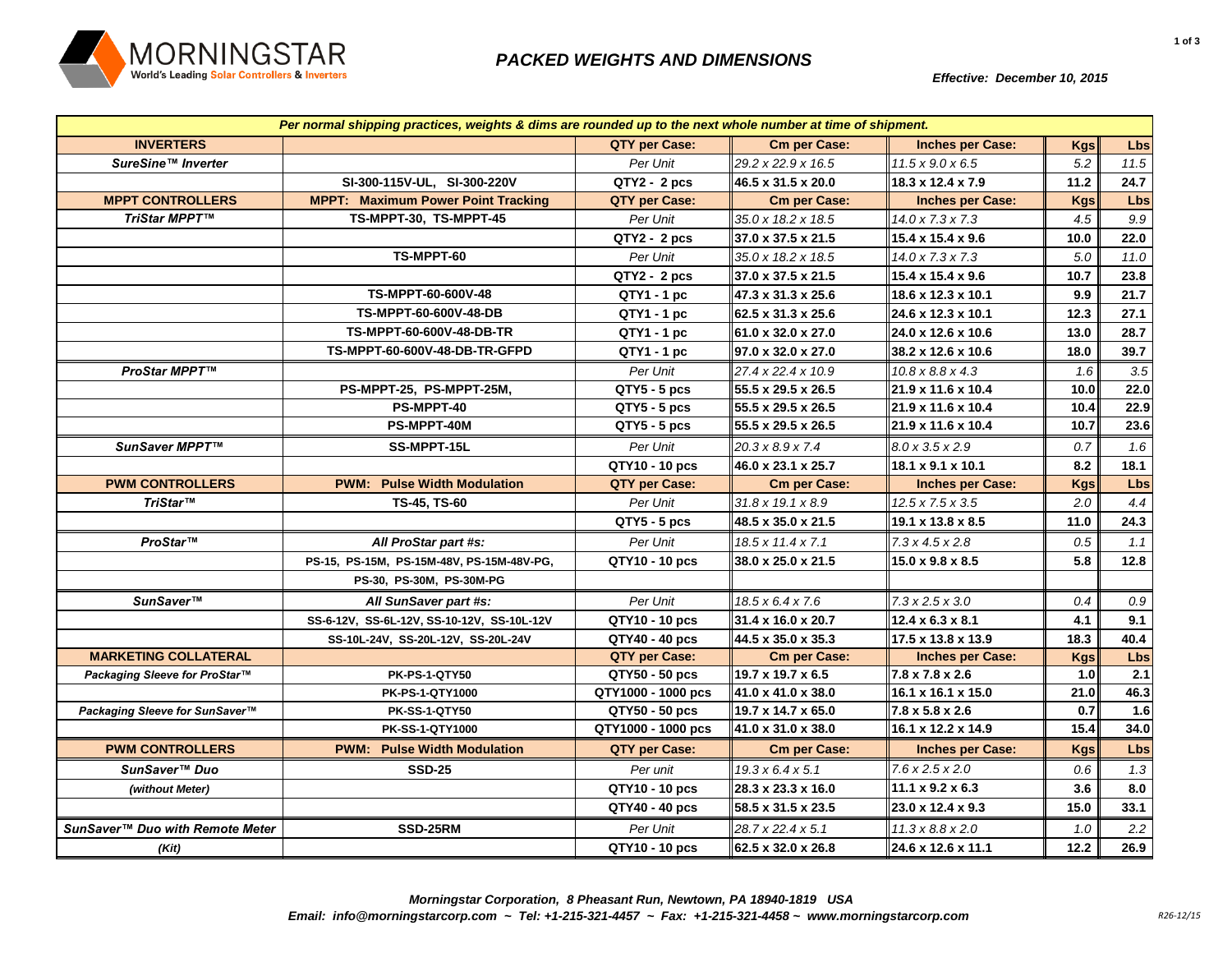

*Effective: December 10, 2015*

| Per normal shipping practices, weights & dims are rounded up to the next whole number at time of shipment. |                                    |                  |                               |                               |            |      |  |
|------------------------------------------------------------------------------------------------------------|------------------------------------|------------------|-------------------------------|-------------------------------|------------|------|--|
| <b>PWM CONTROLLERS</b>                                                                                     | <b>PWM: Pulse Width Modulation</b> | QTY per Case:    | <b>Cm per Case:</b>           | <b>Inches per Case:</b>       | <b>Kgs</b> | Lbs  |  |
| SunKeeper™                                                                                                 | SK-6, SK-12                        | Per Unit         | $17.8 \times 7.6 \times 5.1$  | $7.0 \times 3.0 \times 2.0$   | 0.2        | 0.4  |  |
|                                                                                                            |                                    | QTY10 - 10 pcs   | 25.8 x 16.4 x 19.9            | $10.2 \times 6.5 \times 7.8$  | 2.2        | 4.9  |  |
|                                                                                                            |                                    | QTY40 - 40 pcs   | 52.2 x 34.0 x 21.1            | 20.6 x 13.4 x 8.3             | 9.2        | 20.3 |  |
| SunLight™                                                                                                  | All SunLight part #s:              | Per Unit         | 18.0 X 6.6 x 4.1              | 7.1 x 2.6 x 1.6               | 0.3        | 0.7  |  |
|                                                                                                            | SL-10L-12V, SL-10L-24V,            | QTY10 - 10 pcs   | 23.3 X 15.6 x 21.1            | $9.2 \times 6.1 \times 8.3$   | 3.4        | 7.5  |  |
|                                                                                                            | SL-20L-12V, SL-20L-24V             | QTY40 - 40 pcs   | 48.5 x 32.5 x 23.0            | 19.1 x 12.8 x 9.1             | 14.4       | 31.8 |  |
| SunGuard™                                                                                                  | <b>SG-4</b>                        | Per Unit         | $11.9 \times 8.4 \times 6.9$  | $4.7 \times 3.3 \times 2.7$   | 0.1        | 0.3  |  |
|                                                                                                            |                                    | QTY20 - 20 pcs   | 46.1 x 30.9 x 16.0            | 18.1 x 12.2 x 6.3             | 3.6        | 7.9  |  |
|                                                                                                            |                                    | QTY100 - 100 pcs | 69.5 x 31.0 x 47.0            | 27.4 x 12.2 x 18.5            | 19.2       | 42.3 |  |
| <b>SHS</b>                                                                                                 | SHS-6, SHS-10                      | Per Unit         | $17.3 \times 7.6 \times 4.6$  | $6.8 \times 3.0 \times 1.8$   | 0.2        | 0.4  |  |
| (with LVD)                                                                                                 |                                    | QTY25 - 25 pcs   | 39.5 x 27.0 x 19.0            | 15.6 x 10.6 x 7.5             | 5.2        | 11.5 |  |
|                                                                                                            |                                    | QTY100 - 100 pcs | 54.5 x 41.5 x 39.0            | 21.5 x 16.3 x 15.4            | 21.4       | 47.2 |  |
| SHS - NL                                                                                                   | SHS-6-NL, SHS-10-NL                | Per Unit         | $17.3 \times 7.6 \times 4.8$  | $6.8 \times 2.9 \times 1.9$   | 0.2        | 0.4  |  |
| (with LVD & Dusk-Dawn Lighting Control)                                                                    |                                    | QTY25 - 25 pcs   | 39.5 x 27.0 x 19.0            | 15.6 x 10.6 x 7.5             | 5.2        | 11.5 |  |
|                                                                                                            |                                    | QTY100 - 100 pcs | 54.5 x 41.5 x 39.0            | 21.5 x 16.3 x 15.4            | 21.4       | 47.2 |  |
| <b>ACCESSORIES</b>                                                                                         |                                    | QTY per Case:    | <b>Cm per Case:</b>           | <b>Inches per Case:</b>       | <b>Kgs</b> | Lbs  |  |
| <b>DIN Rail Clips</b>                                                                                      | <b>DIN-1</b>                       | QTY100 - 100 pcs | 15.2 x 7.6 x 7.6              | $6.0 \times 3.0 \times 3.0$   | 0.3        | 0.7  |  |
| <b>Ground Fault Protection Device</b>                                                                      | <b>GFPD-150V</b>                   | QTY1 - 1 pc      | 32.0 x 18.0 x 17.5            | 12.5 x 7.1 x 6.9              | 2.9        | 6.3  |  |
|                                                                                                            |                                    | QTY2 - 2 pcs     | 37.5 x 33.5 x 19.0            | 14.8 x 13.2 x 7.5             | 6.5        | 14.2 |  |
| <b>Ground Fault Protection Device</b>                                                                      | <b>GFPD-600V</b>                   | QTY1 - 1 pc      | 40.5 x 27.0 x 17.5            | 15.9 x 10.6 x 6.9             | 5.0        | 11.0 |  |
|                                                                                                            |                                    | $QTY2 - 2 pcs$   | 55.5 x 42.0 x 19.0            | 21.9 x 16.5 x 7.5             | 11.1       | 24.4 |  |
| <b>MeterHub</b>                                                                                            | HUB-1                              | Per Unit         | 23.0 x 14.0 x 5.1             | $8.0 \times 5.5 \times 2.0$   | 0.5        | 1.1  |  |
|                                                                                                            |                                    | $QTY5 - 5$ pcs   | 25.4 x 22.9 x 17.8            | $10.0 \times 9.0 \times 7.0$  | 2.4        | 5.3  |  |
|                                                                                                            |                                    | QTY30 - 30 pcs   | 55.9 x 50.8 x 30.5            | 22.0 x 20.0 x 12.0            | 15.4       | 34.0 |  |
| <b>PC Meterbus Adapter</b>                                                                                 | <b>MSC</b>                         | Per Unit         | $13.5 \times 14.5 \times 5.1$ | $5.3 \times 5.7 \times 2.0$   | 0.2        | 0.4  |  |
|                                                                                                            |                                    | QTY10 - 10 pcs   | 29.2 x 28.7 x 17.3            | $11.5 \times 11.3 \times 6.8$ | 2.4        | 5.3  |  |
| <b>Wirebox for ProStar MPPT</b>                                                                            | <b>PS-MPPT-WB</b>                  | Per Unit         | 23.0 x 18.0 x 10.0            | $9.0 \times 7.0 \times 4.0$   | 0.6        | 1.2  |  |
|                                                                                                            |                                    | $QTY5 - 5$ pcs   | 52.0 x 25.0 x 20.0            | 20.5 x 10.0 x 8.0             | 3.6        | 7.6  |  |
| <b>Relay Driver</b>                                                                                        | <b>RD-1</b>                        | Per Unit         | 18.8 x 7.4 x 17.5             | 7.4 x 2.9 x 6.9               | 0.6        | 1.3  |  |
|                                                                                                            |                                    | QTY5 - 5 pcs     | 39.3 x 20.2 x 19.9            | 15.5 x 8.0 x 7.8              | 3.2        | 7.1  |  |
|                                                                                                            |                                    | QTY30 - 30 pcs   | 59.5 x 51.9 x 41.5            | 23.4 x 20.4 x 16.3            | 21.0       | 46.3 |  |
| <b>Remote Meter</b>                                                                                        | <b>RM-1</b>                        | Per Unit         | 22.4 x 24.4 x 4.6             | $8.8 \times 9.6 \times 1.8$   | 0.6        | 1.3  |  |
|                                                                                                            |                                    | QTY10 - 10 pcs   | 48.5 x 27.5 x 27.5            | 19.1 x 10.8 x 10.8            | 7.6        | 16.8 |  |
| <b>Communications Adapter</b>                                                                              | RSC-1                              | Per Unit         | 17.3 x 10.9 x 3.3             | $6.8 \times 4.3 \times 1.3$   | 0.1        | 0.2  |  |
|                                                                                                            |                                    | QTY10 - 10 pcs   | 37.1 x 18.5 x 11.7            | 14.6 x 7.3 x 4.6              | 1.6        | 3.5  |  |
|                                                                                                            |                                    | QTY100 - 100 pcs | 61.5 x 38.4 x 40.6            | 24.2 x 15.1 x 16.0            | 18.1       | 39.9 |  |